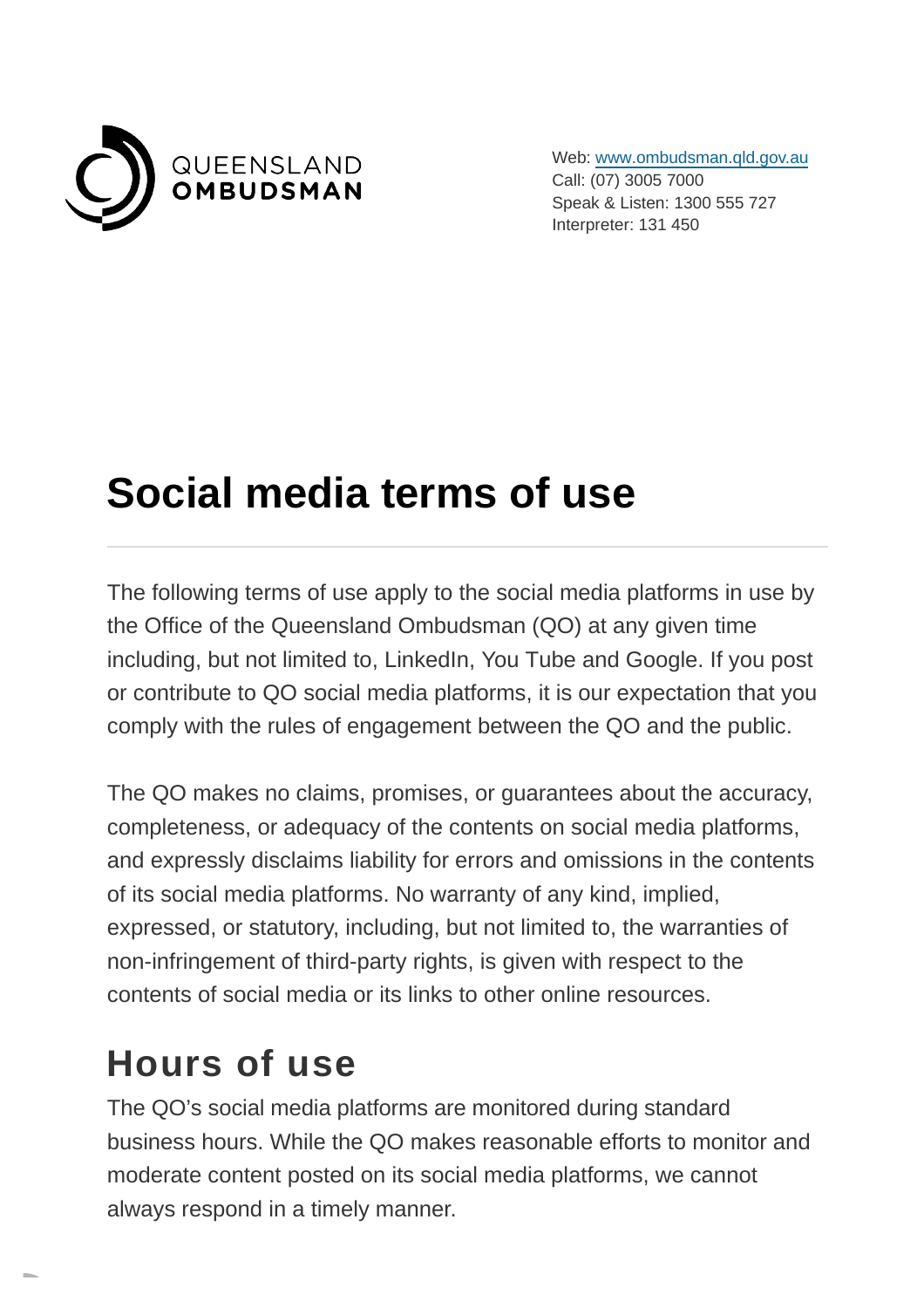### **Moderation**

The QO reserves the sole right to review or delete any comments it deems are inappropriate. Comments including, but not limited to, the following may be deleted by the moderators:

- inappropriate language (e.g. profanity, racial, ethnic or gender-based language as well as offensive abbreviations, or letter substitutions)
- abusive comments, personal attacks, (including personality or ideological clashes between posters) or defamatory statements about another social media user, another person, the QO or its officers
- anything that could be considered prejudicial, vexatious or offensive
- spam, irrelevant comments, or links to appeals, petitions, offers, events, groups, pages, websites, organisations which are not related to the QO and;
- comments that violate the privacy of people including QO officers, complainants, subject officers or witnesses, government department and statutory authority employees, local government employees
- comments which are illegal or likely to impact our operations.

The Ombudsman Act 2001 (s 92) sets specific confidentiality requirements about the conduct of investigations. We cannot comment about whether or not an investigation is under way or provide any other comment. We cannot comment on complaint details that you give in a social media comment.

Any comments in response to our posts that contradict these guidelines may be removed. Repeated inappropriate posts or comments may result in people being blocked from our social media channels.

Links to other websites from QO social media platforms are provided as a guide only and such linkage does not constitute endorsement of those sites by the QO. The QO is not responsible for the content of external